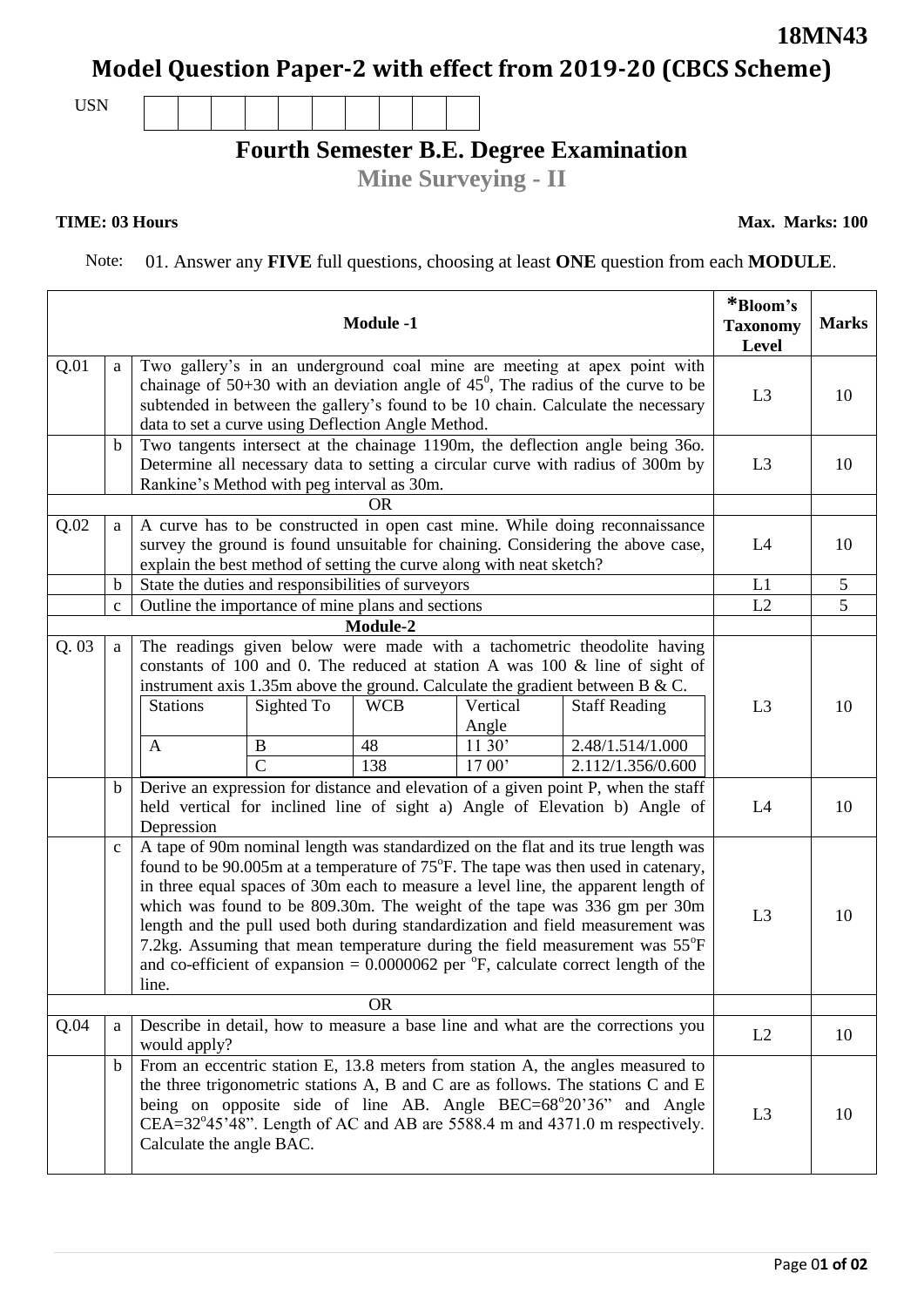## **18MN43**

|       | $\mathbf{C}$               | $68^\circ$<br>20' 36"<br>4371 m<br>32<br>Ε<br>13.8m<br>A tape of 90m nominal length was standardized on the flat and its true length was<br>found to be 90.005m at a temperature of 75°F. The tape was then used in catenary,<br>in three equal spaces of 30m each to measure a level line, the apparent length of<br>which was found to be 809.30m. The weight of the tape was 336 gm per 30m                                                                                                                                                                                                                                                                                                                                                                | L3             |        |
|-------|----------------------------|---------------------------------------------------------------------------------------------------------------------------------------------------------------------------------------------------------------------------------------------------------------------------------------------------------------------------------------------------------------------------------------------------------------------------------------------------------------------------------------------------------------------------------------------------------------------------------------------------------------------------------------------------------------------------------------------------------------------------------------------------------------|----------------|--------|
|       |                            | length and the pull used both during standardization and field measurement was<br>7.2kg. Assuming that mean temperature during the field measurement was 55°F<br>and co-efficient of expansion = $0.0000062$ per $\degree$ F, calculate correct length of the<br>line.<br>Module-3                                                                                                                                                                                                                                                                                                                                                                                                                                                                            |                | 10     |
| Q.05  | a                          | In Weiss quadrilateral angles are measured at two points A and B with the<br>objective of determining the azimuth of PO. Azimuth of $AB = 89^{\circ} 42^{\circ}$ , Angle of<br>$\overrightarrow{PAQ}$ = 39 <sup>0</sup> 54', angle of QAB = 42 <sup>0</sup> 19', Angle of PBQ = 41 <sup>0</sup> 08' and angle of<br>$ABP = 44^{\circ} 24'.$<br>Ο<br>P<br>B<br>A                                                                                                                                                                                                                                                                                                                                                                                               | L <sub>3</sub> | 10     |
|       | b                          | Describe a method of connecting the surface survey with the survey of<br>underground workings of a mine when only one shaft is available for survey work<br>with a neat sketch. Explain the precautions to be taken in work?                                                                                                                                                                                                                                                                                                                                                                                                                                                                                                                                  | L <sub>3</sub> | 10     |
| Q.06  | a                          | OR<br>Describe in detail the type of correlation to be adopted, when an entry to a mine is<br>gained by means of a adit or inclined drifts?                                                                                                                                                                                                                                                                                                                                                                                                                                                                                                                                                                                                                   | L <sub>3</sub> | 10     |
|       | $\mathbf c$                | Two plumb lines E and W are suspended in a vertical shaft. Bearing and distance<br>of EW and co-ordinates of E as determined from the surface survey are: Azimuth<br>of AB = $265^{\circ}$ 33'; Distance of EW = 1.3807m, co-ordinates of E = +542.241m<br>and $+280.112$ m. A theodolite is set up at T south of plane EW in a cross cut going<br>east and the following observations are made: Angle of WTE = $0^0$ 02' 20", TW=<br>12.1555m and WT(205) = 40.2014m. Then the theodolite is set up at the station<br>(205) and the following measurements are obtained: Angle T(205)(206)= $178^{\circ}$ 25'<br>00" and distance(205)(206) = 52.2055m, Find the bearing of underground base<br>line $(205)$ $(206)$ and the coordinate of station $(206)$ . | L <sub>3</sub> | 10     |
| Q. 07 | a                          | Module-4<br>Explain the stope surveying method most suitable for ore body dipping at 48° to                                                                                                                                                                                                                                                                                                                                                                                                                                                                                                                                                                                                                                                                   |                |        |
|       |                            | horizon, with neat sketch.                                                                                                                                                                                                                                                                                                                                                                                                                                                                                                                                                                                                                                                                                                                                    | L2             | 10     |
|       | $\mathbf b$<br>$\mathbf c$ | Explain the process of subsidence monitoring due to underground activities<br>Mention the classification of stope surveying methods and instruments used in                                                                                                                                                                                                                                                                                                                                                                                                                                                                                                                                                                                                   | L2             | $\tau$ |
|       |                            | stope surveying.<br><b>OR</b>                                                                                                                                                                                                                                                                                                                                                                                                                                                                                                                                                                                                                                                                                                                                 | L2             | 3      |
|       |                            |                                                                                                                                                                                                                                                                                                                                                                                                                                                                                                                                                                                                                                                                                                                                                               |                |        |